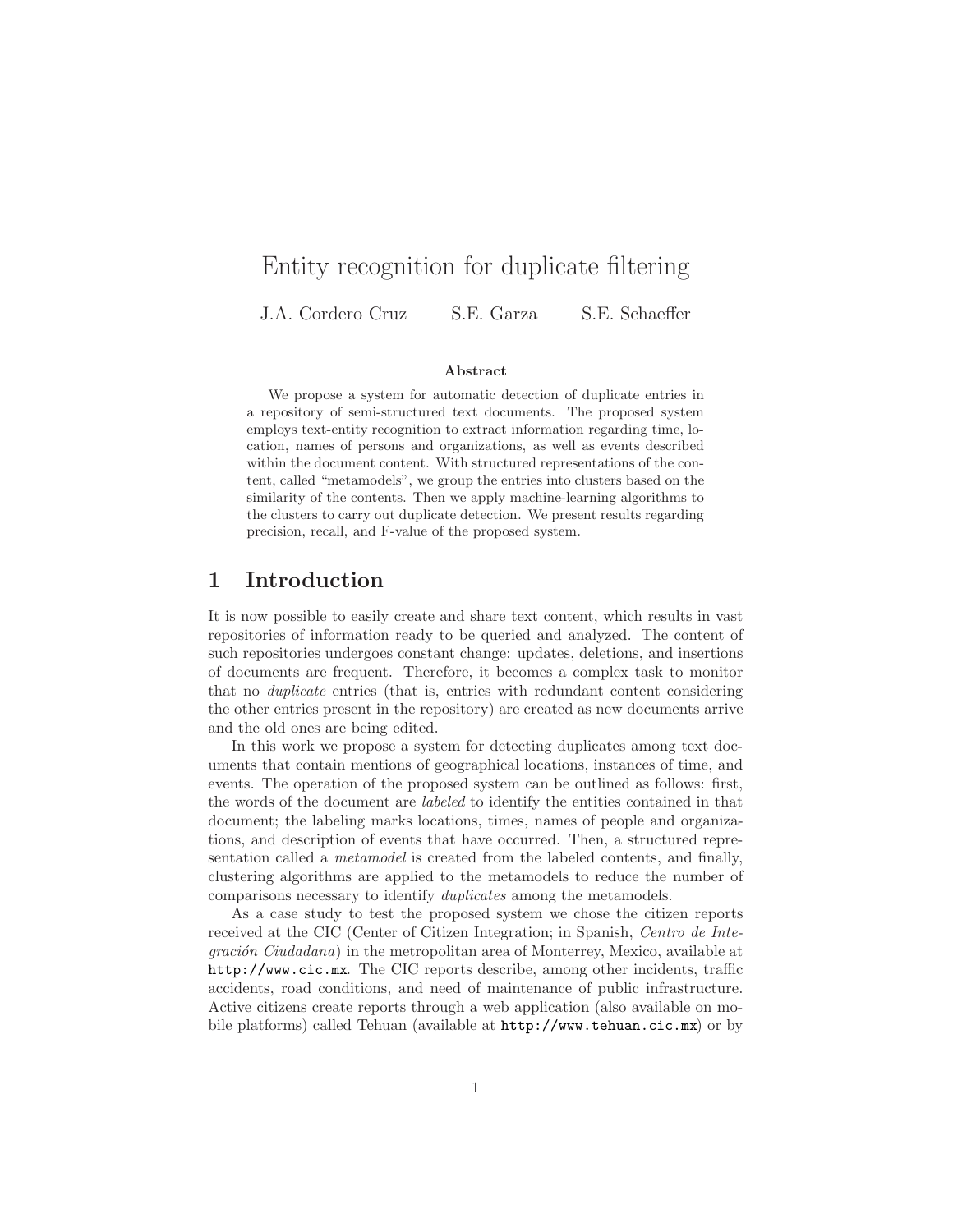<span id="page-1-0"></span>\*ACCIDENTE\* Leones y 18 Av carril de alta MTY #mtyfollow 19:53 via @vigila2 cc @spvmty

Figure 1: An example of a CIC report via Twitter, reporting an accident at the intersection of streets called "Leones" and "18" that is blocking a lane.

sending a message on Twitter (cf. <https://twitter.com>) — called a *tweet* — either mentioning the account <@Cicmty>. Upon reception, the CIC staff structures (in large part manually) the received report and inserts it into a repository.

The CIC reports include information regarding the event or condition that is being reported, the geographical location (street address or even GPS coordinates of the reporting mobile device), and the time that the event took place (possibly described verbally, but always at least as a time stamp of the report's reception). Regardless of the origin of the report, the text of the resulting document is condensed and the language used is abbreviated. Figure [1](#page-1-0) shows an example of a Twitter-originated CIC report regarding a car accident, in Spanish. We consider two CIC reports to be *duplicates* if a human observer would interpret them as referring to a single event upon examining them both.

The remainder of this article is structured as follows: in Section [2](#page-1-1) we discuss the identification of names within text, after which in Section [3](#page-2-0) we discuss related literature. Section [4](#page-3-0) details our proposed solution and then discuss the case study more closely in Section [5.](#page-4-0) Finally, in Section [6](#page-9-0) we conclude the present work and discuss opportunities for future work.

# <span id="page-1-1"></span>2 Named entity recognition

The goal of *named entity recognition* (NER) is to extract words from text and classify them into predefined categories known as *entities*. Possible entities of interest include names of persons, names of places, and dates. There are several methods for NER and in this work we use a simple version based on hidden Markov models (HMM) [\[5](#page-10-0), [10,](#page-10-1) [13\]](#page-11-0), the implementation of which we now explain.

A document  $\mathbf{x} = x_1 x_2 \dots x_n$  is represented as a sequence of *n* words  $x_i$ . The task is to assign for each  $x_i$  a *label*  $y_i$ , resulting in a labeling sequence  $y =$  $y_1y_2 \tldots y_n$ , where all labels  $y_i$  belong to a predefined set  $K = \{e_1, e_2, \ldots, e_k\}.$ The labels in y are chosen by maximizing the *joint probability* between a given text x and a labeling sequence y:

$$
P(\mathbf{y}, \mathbf{x}) = P(\mathbf{x} \mid \mathbf{y}) P(\mathbf{y}),\tag{1}
$$

where  $P(x | y)$  is the *conditional probability* of generating the text x given the labeling sequence y and P(y) corresponds to an *a priori* probability distribution over the labeling sequence y [\[13](#page-11-0), [16](#page-11-1)].

Using a second-order HMM the computation of  $P(y, x)$  is simplified to

$$
P(\mathbf{y}, \mathbf{x}) = \prod_{i=1}^{n+1} P(y_i \mid y_{i-1}, y_{i-2}) \prod_{i=1}^n P(x_i \mid y_i).
$$
 (2)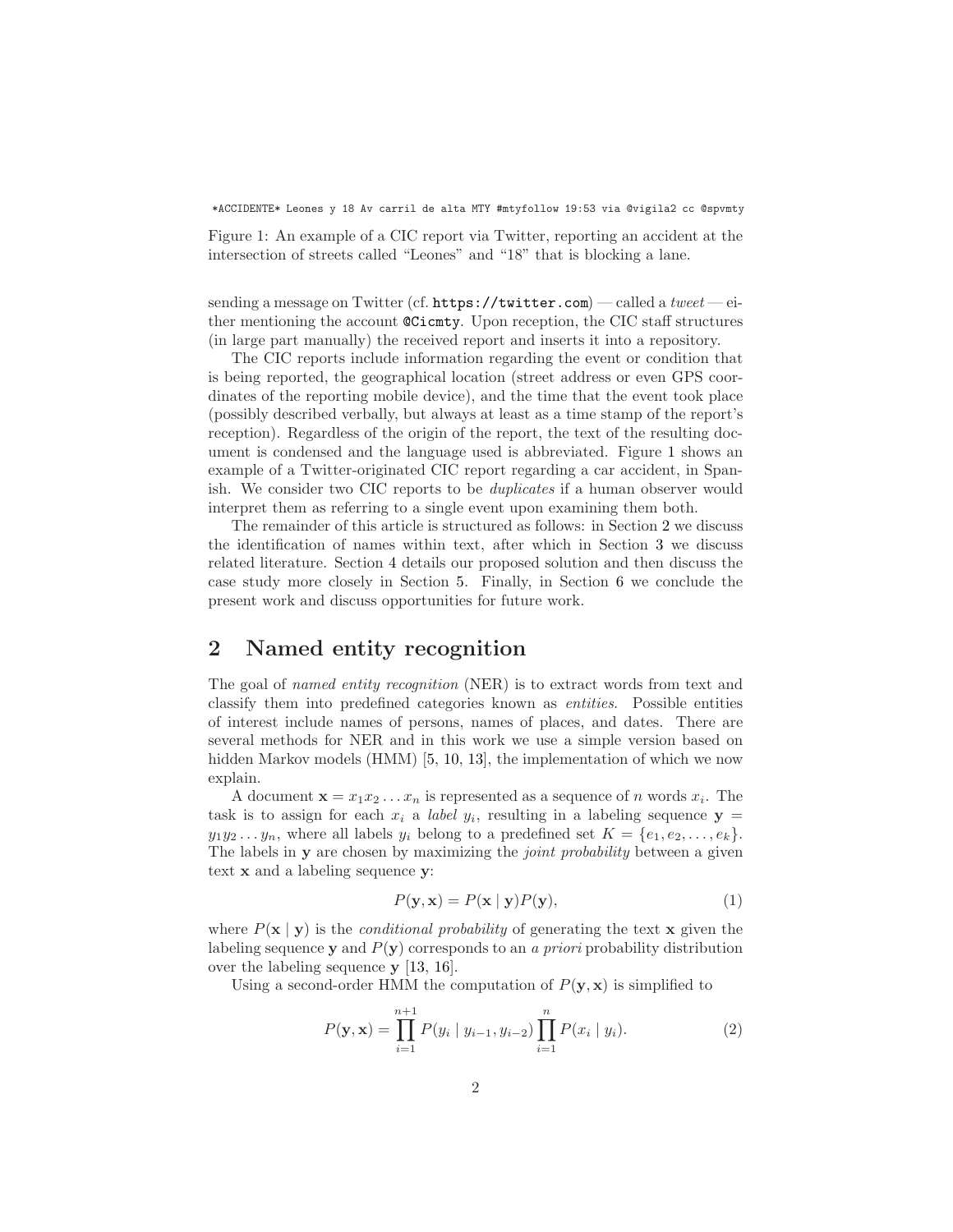Now, calculating the parameters  $P(y_i | y_{i-1}, y_{i-2})$  and  $P(x_i | y_i)$  of the HMM is easy as these are based on unigrams, bigrams, and trigrams (that is, sequences of a single label, two labels, and three labels, respectively) [\[4](#page-10-2)], as

$$
P(s | u, v) = \frac{c(u, v, s)}{c(u, v)} \text{ and } P(x | s) = \frac{c(s \rightsquigarrow x)}{c(s)},
$$
\n(3)

where, for a given set of labeled words,  $c(u, v, w)$  is the number of occurrences of the label trigram  $(u, v, w)$ , whereas  $c(u, v)$  is the number of occurrences of the label bigram  $(u, v)$ , and  $c(u)$  the number of occurrences of the label unigram (u); the number of times that the unigram  $c(s)$  corresponds to the word x is denoted by  $c(s \leadsto x)$ .

Once these parameters are computed, the label sequence is obtained with the *Viterbi* algorithm [\[6,](#page-10-3) [10](#page-10-1)], shown as Algorithm [1;](#page-2-1) the **STOP** label of the algorithm is introduced to allow the algorithm to operate with word sequences of different lengths [\[12\]](#page-10-4).

#### <span id="page-2-1"></span>Algorithm 1 Pseudocode of the Viterbi algorithm.

```
Require: a text sequence x_1 \ldots x_n, parameters P(s | u, v) and P(x | s).
    \forall (u, v) such that (u \neq *) \vee (v \neq *), assign \pi(0, *, *) = 0for k = 1 \ldots n do
       for u \in K, v \in K do
          \pi(k, u, v) = \max_{w \in K} (\pi(k - 1, w, u) \times P(u \mid w, u) \times P(x_k \mid v))bp(k, u, v) = \arg \max_{w \in K} (\pi(k - 1, w, u) \times P(u \mid w, u) \times P(x_k \mid v))end for
     end for
     Assign (y_{n-1}, y_n) = \arg \max_{(u,v)} (\pi(n, u, v) \times P(\text{STOP} | u, v))for k = (n - 2) \dots 1 do
       y_k = bp(k + 2, y_{k+1}, y_{k+2})end for
     return the labeling sequence y_1 \ldots y_n
```
### <span id="page-2-0"></span>3 Related work

The proposed system bears similarity with existing work on Twitter analysis. Tao et al. [\[19\]](#page-11-2) propose a method for detecting near-duplicate tweets by first determining if two tweets are considered duplicates and then assigning a level of duplicity to the pair of tweets varying from exact copy to somewhat overlapping, using five levels. Natural similarity measures to attempt on tweets include the *edit distance* (also known as the Levenshtein distance) [\[5](#page-10-0), [8,](#page-10-5) [11\]](#page-10-6), the proportion of shared words, as well as the proportion of shared hashtags. NER is used to obtain semantic characteristics such as the proportion of shared entities. Also, the message time stamps and the similarity of the Twitter accounts that sent the tweet are considered. The duplicate detection in itself is carried out as *logistic regression*, given the similarity data.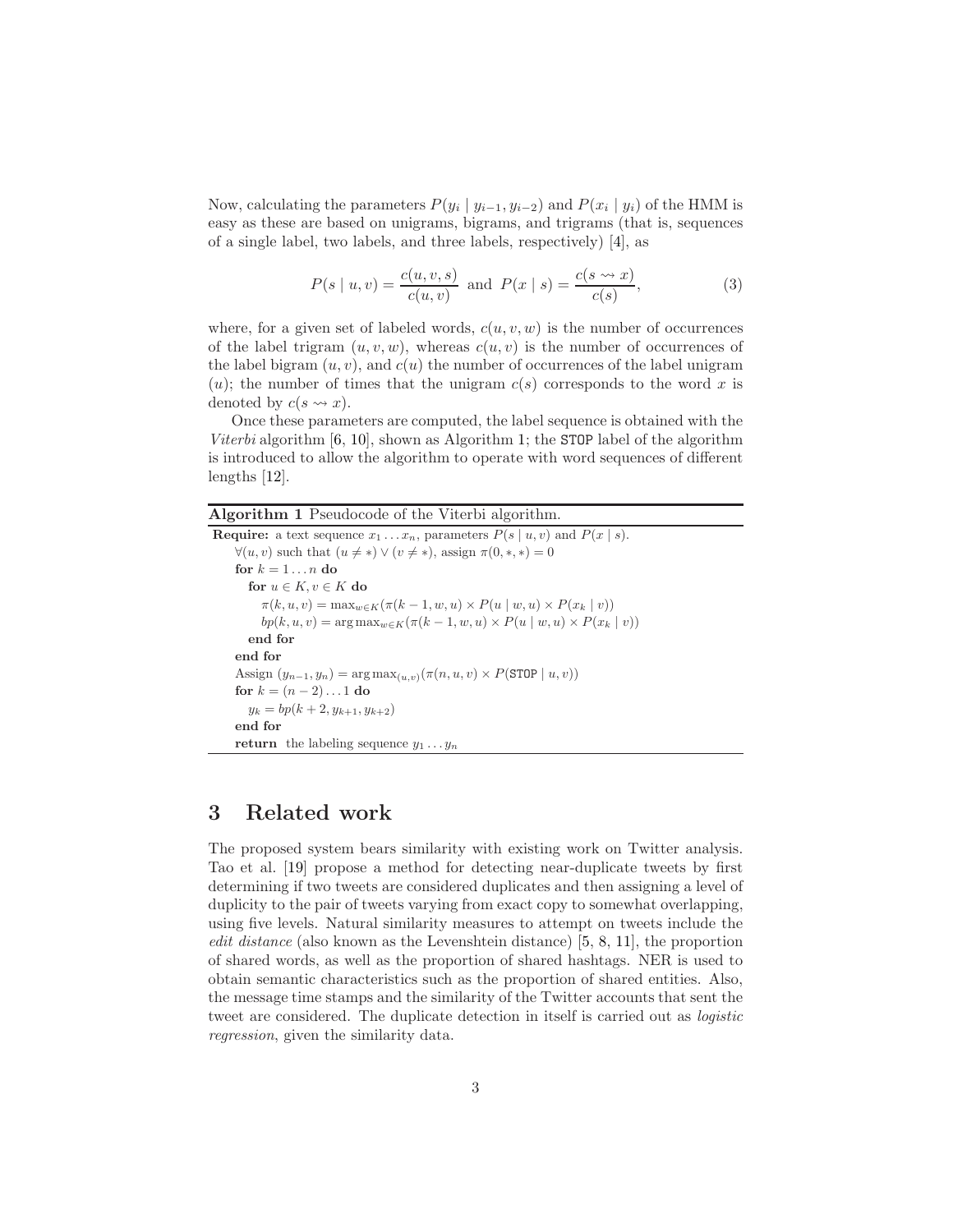Another work is that of Sankaranarayanan et al. [\[17](#page-11-3)], extracting and analyzing news in Twitter. First the system filters the news messages from the rest of the tweets, then groups the news tweets to obtain those related to a same news story and then detects the type of news that is being reported. The filtering of news versus not news is done by a *na¨ıve Bayesian classifier* [\[3,](#page-10-7) [9](#page-10-8)] that has been previously trained with a set of tweets marked as either "news" or "noise". The grouping of the news tweets is done based on the text contents as well as metadata, extracting the topic and the location (again with NER).

Agarwal et al. [\[1](#page-10-9)] focus on detecting local news on Twitter that report fires at factories as well as strikes. Their system operates in four stages: first, the messages that contain information relevant to the topics of interest are filtered using *regular expressions* and supervised classifiers, after which the resulting tweets are compared with those of the last 24 hours, grouping the ones that correspond to the same event, and then NER is used to extract characteristics such as the duration, the location, and the type of the event, and finally groups that have very similar characteristics are merged.

Systems that work with duplicate detection in larger text documents (and hence can base the detection on a much larger set of data per element) include the DUDE system<sup>[1](#page-3-1)</sup> of University of Michigan for technical papers. A framework for finding duplicates among XML documents with a known schema is presented by Weis and Naumann [\[20\]](#page-11-4), whereas a similarity calculation for text documents is presented by Schleimer et al. [\[18\]](#page-11-5).

As the CIC reports are extremely brief, we do not expect systems designed for longer documents to be able to function well on our data set. Also, the order in which information is presented is not relevant for the CIC reports to be considered duplicates, whereas for example detecting whether one text document copies fragments of another would require several words to follow one another in a near-identical manner to detect duplicity — a CIC report is usually shorter than a normal sentence in written text. The work of Gong et al. [\[7\]](#page-10-10) is intended for short texts, but does not incorporate the element for determining the similarity of points of time expressed in the text that is necessary for the CIC reports.

## <span id="page-3-0"></span>4 Proposed solution

We propose a four-stage process for the duplicate detection. In this section, we discuss the details of each stage as well as the steps involved.

Preprocessing into metamodels: The preprocessing aims to structure the document for posterior analysis. Information is *extracted* from the document. For example, the CIC reports are available in XML and JSON and a corresponding parser is applied to access the elements of the document and obtain the textual content. *Filters* are then applied to eliminate undesired features such as non-ASCII characters or stop words, as well as

<span id="page-3-1"></span><sup>1</sup>Available online at <http://sigda.eecs.umich.edu/DUDE/>.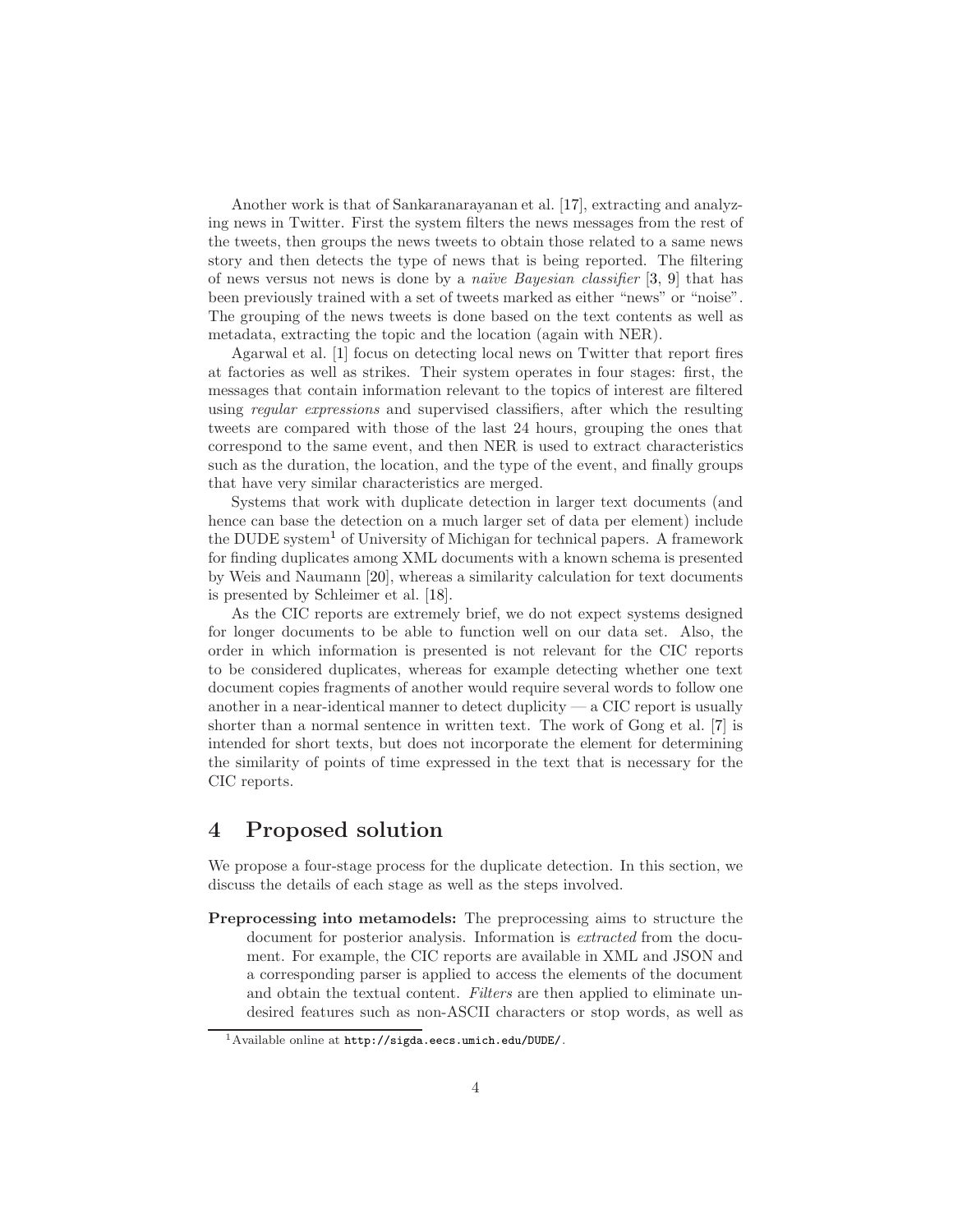substitutions such as replacing abbreviations with full words. Using NER, *labels* are then assigned to the remaining words. The label categories used depend on the type of documents being processed. Based on the labeled sequence of words, sets of words are created by joining those that received the same label. These are stored along with the corresponding label in a template to create the metamodel.

- Metamodel clustering: The metamodels are classified into clusters of similar metamodels (this can be done either incrementally as an online clustering or globally as a one-time static clustering). The goal is to reduce the set of metamodels with which the duplicate detection is later carried out.
- Classifier training: Within the clusters of metamodels created by the previous step, classifiers are trained to distinguish between duplicate and nonduplicate metamodels, taking into account data regarding the location, time, and type of event.
- Duplicate detection: The trained classifiers of each cluster are then presented with pairs of metamodels over all pairs of the cluster if this is a global, static analysis, and between a new metamodel and the metamodels already included in the cluster in the case of an online, incremental processing. If two metamodels are classified as duplicates, then the corresponding input documents are considered to be duplicates.

## <span id="page-4-0"></span>5 Case study

In this section we discuss the application of our proposed duplicate-detection system on the CIC citizen reports (discussed already in Section [1\)](#page-0-0). The reports of the CIC were downloaded in the JSON format from the developer API of the CIC (available at <http://www.developers.cic.mx/api>); an example is shown in Figure [2.](#page-5-0) The CIC reports contain the following fields: ticket is a unique ID assigned to each report received, content contains the description of the reported event, created at is a time stamp of the report creation, address detail is the address with some typical fields (if available), and categories are predefined categories of the CIC for types of reports.

In this work, we downloaded reports from the following categories (with an abbreviation indicated in parenthesis, derived from the Spanish name used by the CIC for each category): accidents (acc), street lights (alu), traffic lights (sem), road damage (bac), sewer lids (alc), public events (eve), road work or closure (obr), and situations of risk (sit). Within the categories, we employ the different criteria for defining whether two reports are to be considered duplicates. For example, traffic-accident reports are considered as duplicates when the text describing the location is similar and the time lapse between the reports does not exceed 15 minutes, whereas if the time lapse is higher (even with the location being the same), the reports are considered distinct. This is not the same for missing or damaged sewer lids, for example: the same lid may be reported several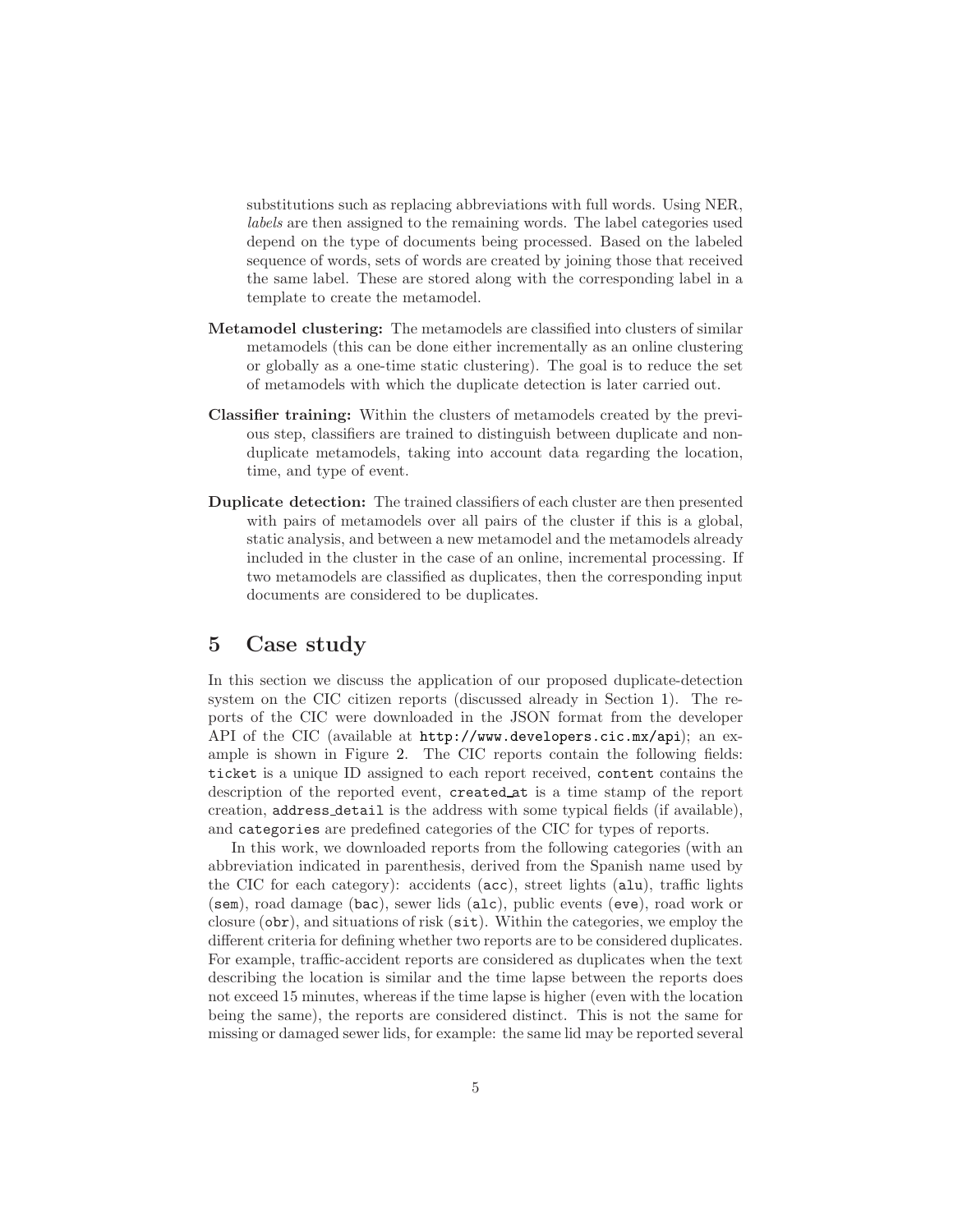```
"ticket": "#7YPC",
"content": "*ACCIDENTE* En gonzalitos altura de vuelta izquierda a Insurgentes MTY #mtyfollow 17:37",
"created at": "2013-08-04T17:49:56-05:00",
"address detail": {
   "formatted_address": "Gonzalitos 655, Sin Nombre de Colonia 31, Monterrey, NL, México",
   "zipcode": "64000",
   "county": {
      "long name":"Monterrey", "short name":"Monterrey",
   },
   "state": {
      "long_name": "Nuevo León", "short_name":"Nuevo León"
   },
   "neighborhood": {
      "long name": "Centro", "short name": "Centro"
   }
},
"categories": ["ACCIDENTE"]
```
Figure 2: An example of a CIC report in JSON.

hours apart or on different days. Hence the classifiers are trained separately for each metamodel cluster.

#### <span id="page-5-2"></span>5.1 Preprocessing

For the preprocessing phase, we employ the Python library  $j\text{son}^2$  $j\text{son}^2$  to extract the following fields: 'ticket', 'content', 'created at', 'categories', and 'address detail' for each report. From the date, the UTC date and time was parsed into fields for year, month, day, hour, minute, and second. Then, we apply the filters to clean up the data; we mention some examples of the filters used:

- Replace all accented characters with their ASCII equivalent.
- Eliminate everything that begins with http.
- Eliminate special characters such as  $*,$ ;, ?,;, -.
- Eliminate (with regular expressions) all hashtags and Twitter accounts.

At this point *no* stop-word elimination has yet been applied, as the prepositions are important for correct identification of place names in Spanish with NER: expressions such as entre Avenida P. Livas y Las Americas (between two specific avenues), en Paseo de los Leones (at a specific street), rumbo a Lazaro Cardenas (near a specific avenue). The categories used for the NER labeling of the reports are the following: places (LOC), time (TIME), persons (NAME), organizations (ORG), and event descriptions (DESC); a label for irrelevant information (IRR) was also employed, as done in the work of Ratinov and Roth [\[14\]](#page-11-6). The Vitebri algorithm (Algorithm [1](#page-2-1) on page [3\)](#page-2-1) was employed to assign

<span id="page-5-1"></span> $^{2}$ Available at <https://docs.python.org/2/library/json.html>.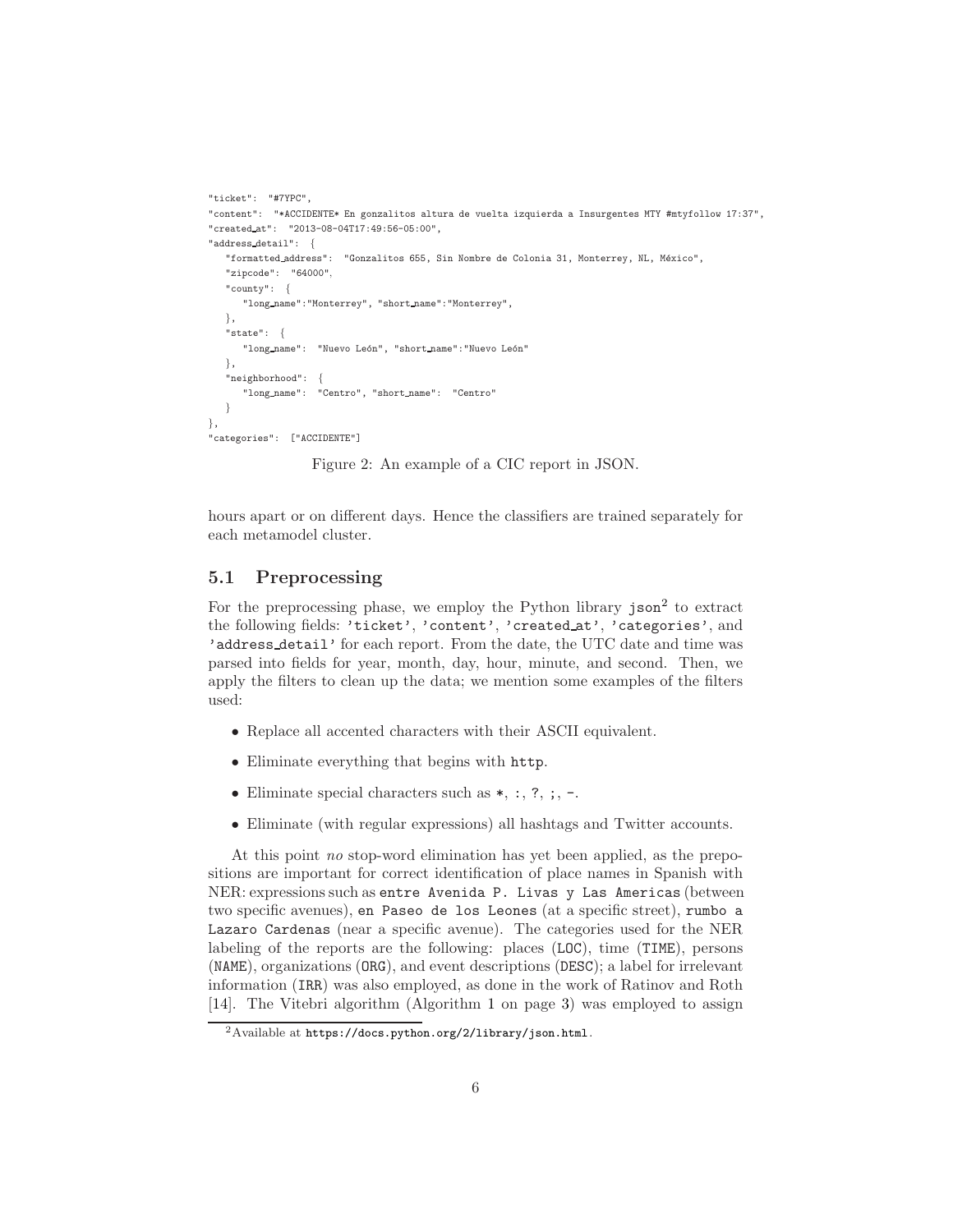```
ACCIDENTE en Ave. Garza
Sada sin lesionados 6:30
pm MTY NL gracias
    (a) Cleaned text.<br>
<metamodel>
                                [ACCIDENTE, DESC], [en, LOC], [Ave., LOC], [Garza,
                               LOC], [Sada, LOC], [sin, DESC], [lesionados, DESC],
                               [6:30, TIME], [pm, TIME], [NL, LOC], [gracias, O]
                                                 (b) Labeled text.
                     <desc>ACCIDENTE sin lesionados</desc>
                      <loc>en Ave. Garza Sada</loc>
                      <time>6:30 pm</time>
                  </metamodel>
                                  (c) Metamodel.
```
Figure 3: Cleaned text sequence, the corresponding labeled sequence, and the resulting metamodel.

the labels. Given the labeling, the metamodel is composed (as described in Section [4\)](#page-3-0). Figure [3](#page-6-0) shows an example of an input, the resulting labeling, and the created metamodel.

The clean-up carried out upon creating the metamodel out of the labeled sequence involves the elimination of stop words, making all words lowercase, replacing plural nouns by their singular forms, and elimination of word repetition.

The information in the metamodels is then accessed by querying on three text elements: tinfo that describes the reported event (formed by cleaning the content of the labels DESC, NAME, and ORG of the metamodel), tloc that indicates the location (simply the cleaned-up content of the label LOC in the metamodel), and ttime that states the time stamp at level of minutes as UNIX time. Time differences are measured (for purposes of evaluating their similarity) as

<span id="page-6-1"></span>
$$
\Delta_{t_i, t_j} = 1 - \left(1 + \log_{10}(|t_i - t_j|)\right)^{-1},\tag{4}
$$

where  $t_i$  is the UNIX time of the first metamodel and  $t_j$  that of the second.

#### 5.2 Classifier training

Eight support vector machine classifiers [\[3](#page-10-7)] are trained to detect duplicate pairs of metamodels, one per CIC category. The training commences by creating h training triples

$$
\mathcal{T} = [(m_1^1, m_2^1, \delta^1), (m_1^2, m_2^2, \delta^2), \dots, (m_1^h, m_2^h, \delta^h)],\tag{5}
$$

where for the *i*<sup>th</sup> triplet,  $m_1^i$  y  $m_2^i$  are two (distinct) metamodels and  $\delta^i \in [0,1]$ is a binary decision variable: zero indicates that they are not duplicates whereas one indicates that the two metamodels are considered duplicates of one another. Each triple is then processed:

- 1. The fields desc, loc, and time are accessed for both metamodels.
- 2. Two weighted vectors are created for both metamodels using *term frequency - inverse document frequency* or tf-idf [\[12\]](#page-10-4): vector  $\mathcal{I}_j$  is based on tinfo and vector  $\mathcal{L}_j$  is based on tloc for metamodel  $j \in \{1,2\}$ . The vocabulary employed for the terms was created manually from a sample of 1,784 metamodels and another distinct sample set was used for training each classifier.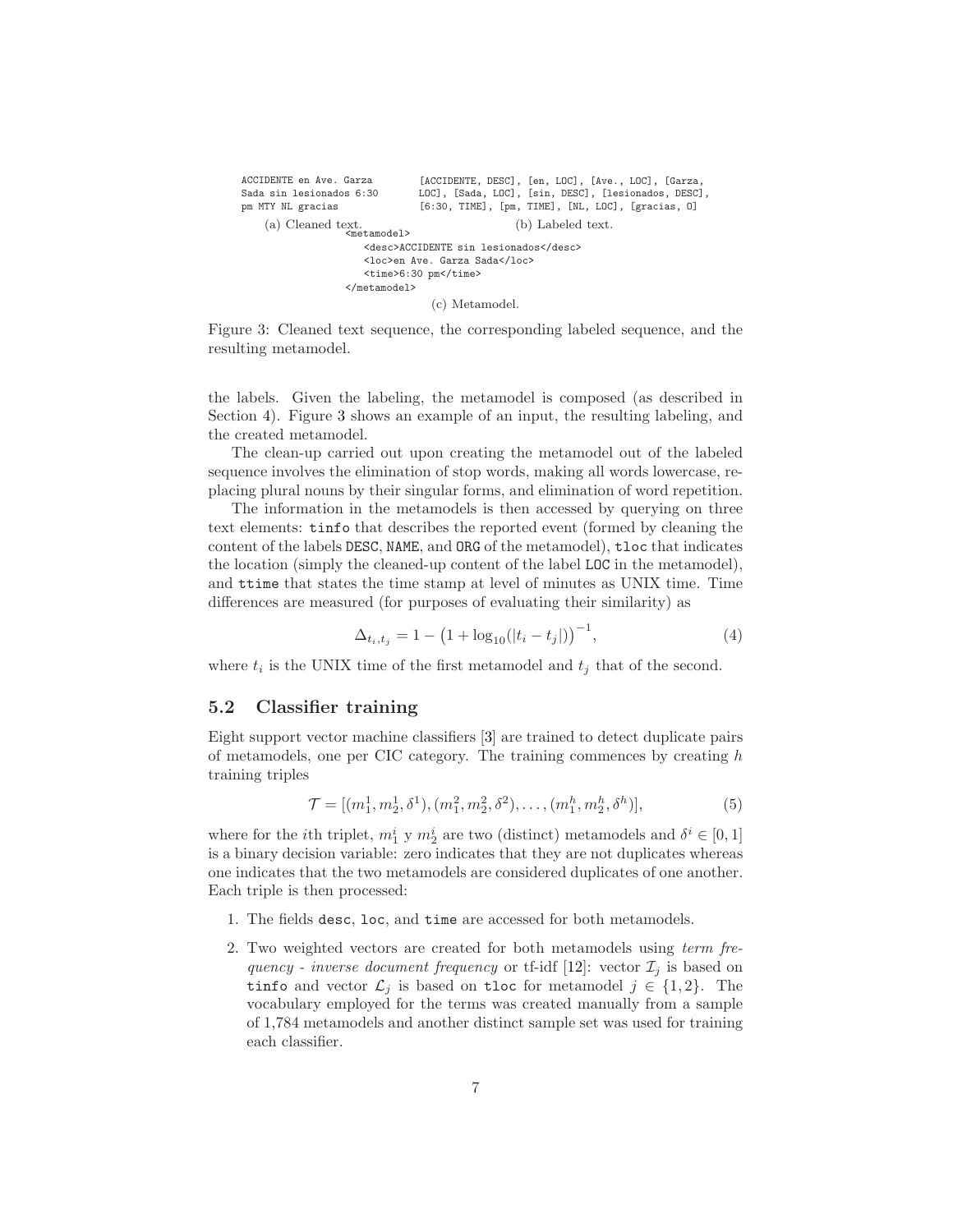3. The *cosine similarity* [\[2\]](#page-10-11), defined for two vectors v and w as

<span id="page-7-1"></span>
$$
(\mathbf{v} \cdot \mathbf{w})/(|\mathbf{v}||\mathbf{w}|),\tag{6}
$$

is computed for  $\mathcal{I}_1$  versus  $\mathcal{I}_2$  (we denote the result by  $\rho_{\mathcal{I}}$ ) and also for  $\mathcal{L}_1$ versus  $\mathcal{L}_2$  (yielding  $\rho_{\mathcal{L}}$ ).

4. The time difference is computed (cf. Equation [\(4\)](#page-6-1)); we denote this simply by  $\Delta$  when the two metamodels used to obtain the time stamps are implicitly clear.

Then, a characteristic matrix of dimension  $h \times 3$  is created together with a  $1 \times h$  column vector:

$$
\mathbf{X} = \begin{bmatrix} \rho_{\mathcal{I}}^1 & \rho_{\mathcal{L}}^1 & \Delta^1 \\ \vdots & \vdots & \vdots \\ \rho_{\mathcal{I}}^h & \rho_{\mathcal{L}}^h & \Delta^h \end{bmatrix} \text{ and } \vec{y} = \begin{bmatrix} \delta^1 & \delta^2 & \dots & \delta^h \end{bmatrix}^\mathrm{T} . \tag{7}
$$

Using these two, a classifier is then trained for a specific category with the scikit-learn<sup>[3](#page-7-0)</sup> Python-library. The resulting classifier for category  $\ell$  is denoted by  $\mathcal{C}_{\ell}$ .

#### 5.3 Duplicate detection

The metamodel clustering for the case study is done simply based on the category assigned by the CIC (we have also carried out experiments using  $k$ -means variants to recover the categories based on document similarity with reasonable success). We hence apply the classifier  $\mathcal{C}_{\ell}$  for each category  $\ell \in \{\text{acc}, \text{alu}, \dots \text{sit}\}\$ (done either using all pairs of metamodels within that category or upon the introduction of a new metamodel to a set of existing metamodels) for the test set of documents (those used for training and dictionary-creating are excluded). The test set contained 105 metamodels corresponding to the category acc, 20 to alc, 85 to alu, 90 to bac, 45 to eve, 45 to abr, 75 to sem, and 40 to sit. The pseudocode for the process is shown in Algorithm [2](#page-8-0) for the case of adding a *single* new metamodel into a set of existing metamodels of the same category.

#### 5.4 Results

Our results include the evaluation of the NER-labeler (alone) and the evaluation of, properly, the duplicate detection system. With respect to the former, the cleaned-up CIC reports contained a total of 123,583 words (3,823 reports). All these words were manually labeled using the labels discussed in Section [5.1:](#page-5-2) LOC, TIME, NAME, ORG, DESC, and IRR. Then, the parameters of the NER-labeler were computed. The labeler was tested with a set of 5,099 words extracted from a new set of CIC reports; we created one labeling with the trained labeler

<span id="page-7-0"></span><sup>3</sup>Available at <http://scikit-learn.org>.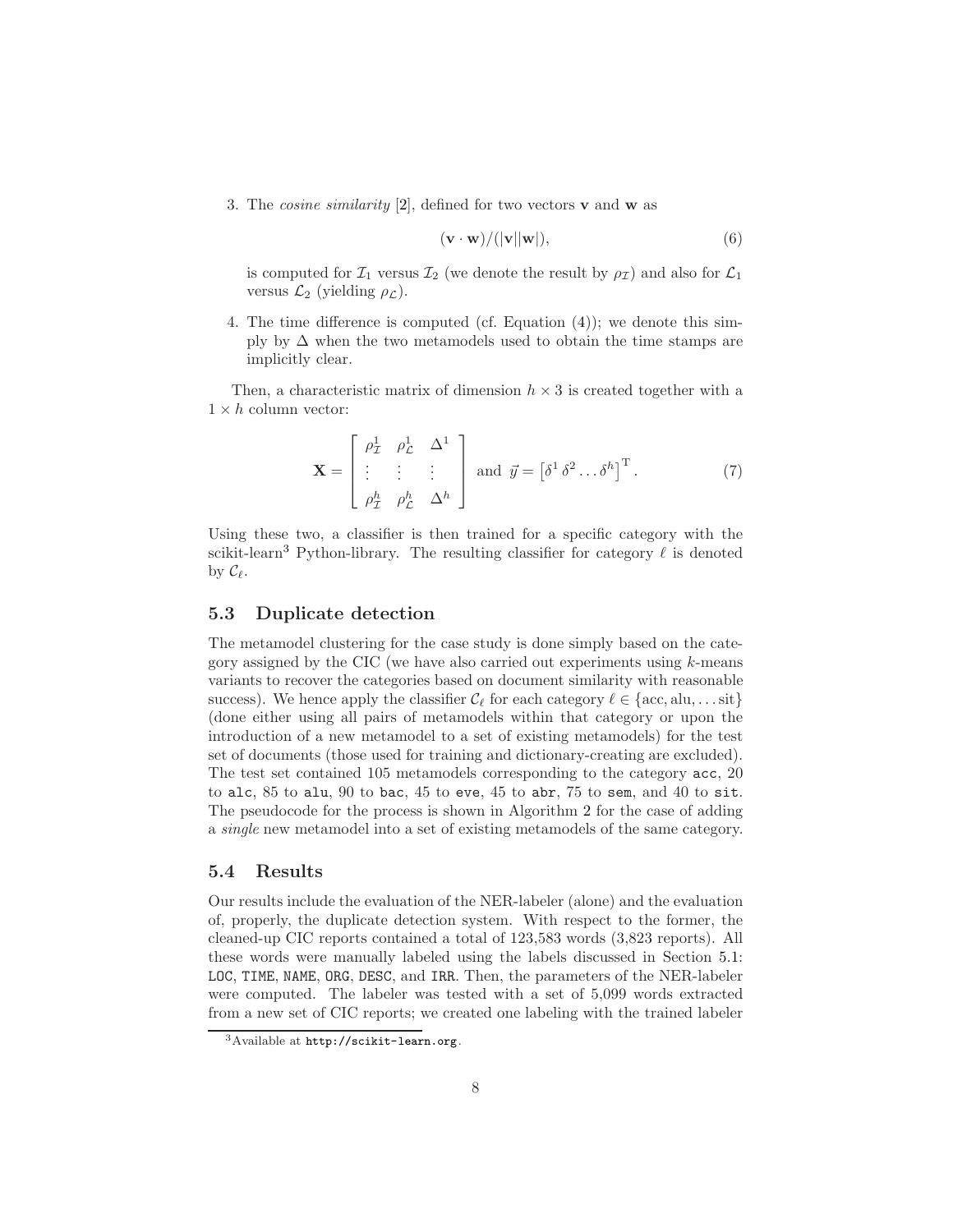<span id="page-8-0"></span>Algorithm 2 Duplicate-detection algorithm outline.

**Require:** incoming metamodel  $m$ , existing metamodels  $M$ , trained classifier  $C$ 1:  $I$  ← tf-idf(tinfo(m)) 2:  $\mathcal{L} \leftarrow \text{tf-idf}(\texttt{tloc}(m))$ 3:  $t \leftarrow \texttt{time}(m)$ 4:  $D = \emptyset$  (list of duplicates of m detected within M) 5: for  $m' \in M$  do 6:  $\mathcal{I}' \leftarrow \text{tf-idf}(\text{tinfo}(m'))$ 7:  $\mathcal{L}' \leftarrow \text{tf-idf}(\texttt{tloc}(m'))$ 8:  $t' \leftarrow \texttt{time}(m')$ 9:  $\rho_{\mathcal{I}} \leftarrow \text{sim}(\mathcal{I}, \mathcal{I}')$  with Equation [\(6\)](#page-7-1) 10:  $\rho_{\mathcal{L}} \leftarrow \text{sim}(\mathcal{L}, \mathcal{L}')$  with Equation [\(6\)](#page-7-1) 11:  $\Delta \leftarrow \Delta_{t,t'}$  with Equation [\(4\)](#page-6-1) 12:  $\delta \leftarrow \mathcal{C}(\rho_{\mathcal{I}}, \rho_{\mathcal{L}}, \Delta)$  (classifier output) 13: if  $\delta = 1$  then 14:  $D \leftarrow D \cup \{m'\}$  (add to results the detected duplicate) 15: end if 16: end for 17: return D

and another manually, obtaining a 92% precision on the automated labeling with respect to the manual one. The success was notable in identifying places, times, and event descriptions, possibly attributable to the limited vocabulary employed in the CIC reports. As pointed out by Ritter et al. [\[15](#page-11-7)], existing NER tools tend to perform poorly on Twitter messages; we hence conclude that our labeler has a sufficient performance with the current precision.

For evaluating the reliability of the duplicate-detection system, we performed modifications on CIC reports to produce duplicates, then testing whether the modified duplicates were correctly identified by the classifiers. We used a total of 201 original reports and created two artificially modified duplicates for each, also creating two artificial non-duplicated by applying drastic modification. The modifications were made manually to ensure that the resulting reports make sense and that those intended as duplicates are in fact semantically similar whereas the non-duplicates have differences that permit a human observer to conclude that they are clearly distinct.

The set of metamodels thusly obtained was divided into a training set and a test set as follows: the original 201 metamodels were grouped according to their respective CIC categories (acc, alu, sem, bac, alc, eve, obr, and sit). With the K-iterations method [\[9\]](#page-10-8), one half of each category was assigned to a training set and the other half to a test set. The modified metamodels (two duplicates and two non-duplicates) were then inserted in the same category and set as their corresponding original.

The classifier training was repeated ten times to study possible variations in the end result; Figure [4](#page-9-1) illustrates the precision (on average 55%), recall (on average 84%), and F-value (on average 66%) obtained for the duplicate detector. Recent related work on detecting duplicate tweets by Tao et al. [\[19\]](#page-11-2)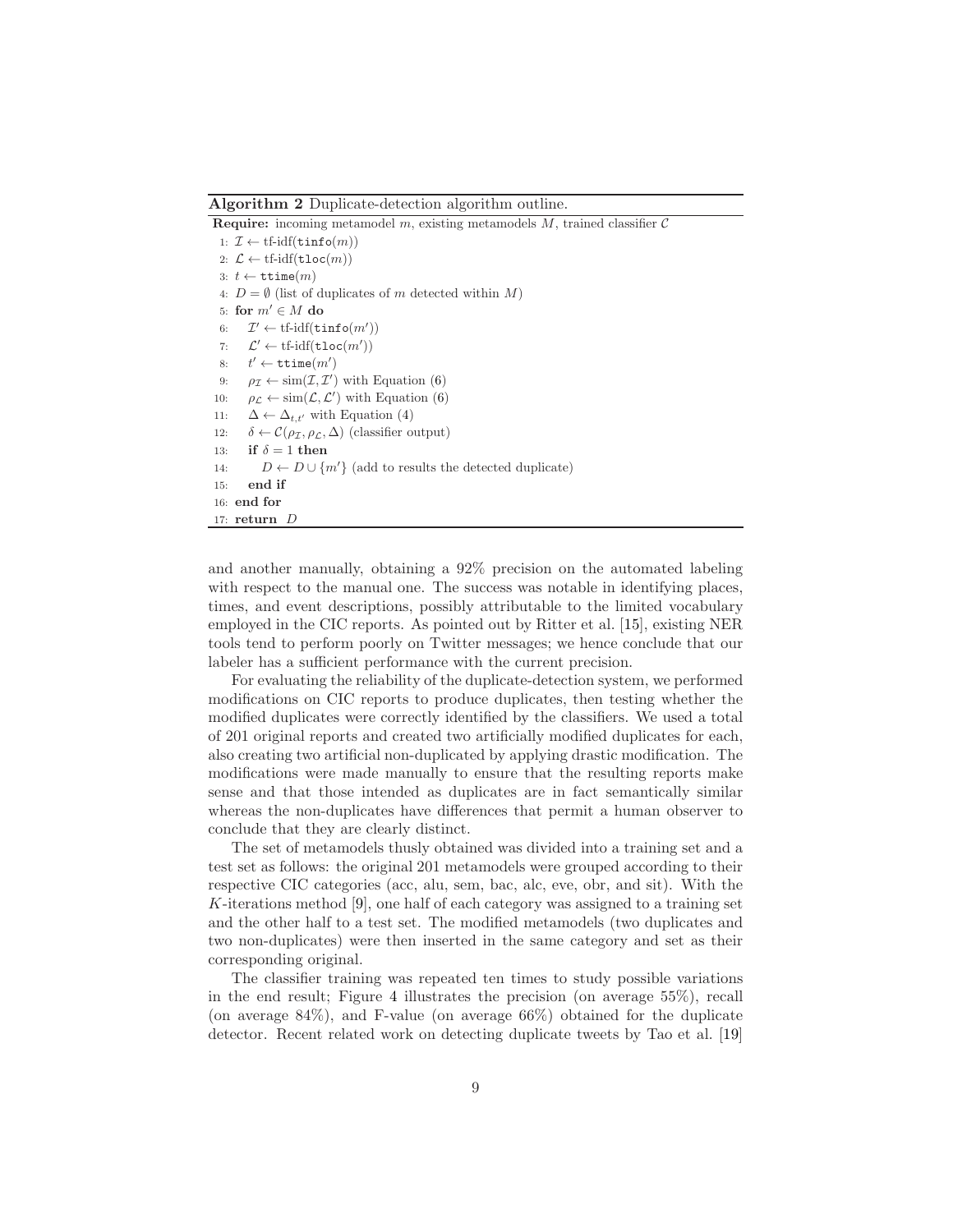

<span id="page-9-1"></span>Figure 4: Box-whiskers plots of the statistics of three performance measures over 10 repetitions of the classifier training.

obtained 48% precision and 43% recall, in the light of which our system seems to perform quite satisfactorily given the similarity between the input data in their work and ours. As the authors know of no other system for duplicate detection adaptable to the CIC context, we do not present a comparison between our method and another one; for example, using the system of Tao et al. [\[19\]](#page-11-2) for comparison would be unfair as the mere textual similarity that suffices for tweets is expected to perform poorly on the CIC reports that may in fact be written by two different people, simply describing the same indicent in different words.

### <span id="page-9-0"></span>6 Conclusions

We have presented an approach for detecting duplicates within document repositories, based on named entity recognition and supervised classification. The proposed method is tested on a case study using citizen-reported urban incidents in the metropolitan area of Monterrey, Mexico. The similarity between two reports is evaluated in terms of locations, times, events, and names present in the documents. The computational results obtained are better than expected from the performance of state-of-the-art solutions for similar data sets.

Improvements to the present system, left as future work, include parsing verbal expressions of time (phrases like "last Friday" or "at noon") and estimating geographical coordinates (latitude and longitude) based on textual address information (for example through the Google Maps API) to estimate the distance between locations when GPS coordinates are not included in the reports.

The integration of the proposed system as an automated step at CIC upon report reception is left as future work — presently the staff attempts to notice duplicates as a human effort and tend to struggle around personnel-shift changes. Failure to notice a duplicate document may result in a CIC staff member calling the fire department after a colleague already reported the same fire a few moments earlier before heading home.

As future work, also the generalization of the system towards other types of repositories such as scientific publications (to detect attempts of double submission of a single work as well as plagiarism) is of interest. This would require the design of a label set for the NER phase and a redefinition of what similarity means for this type of documents.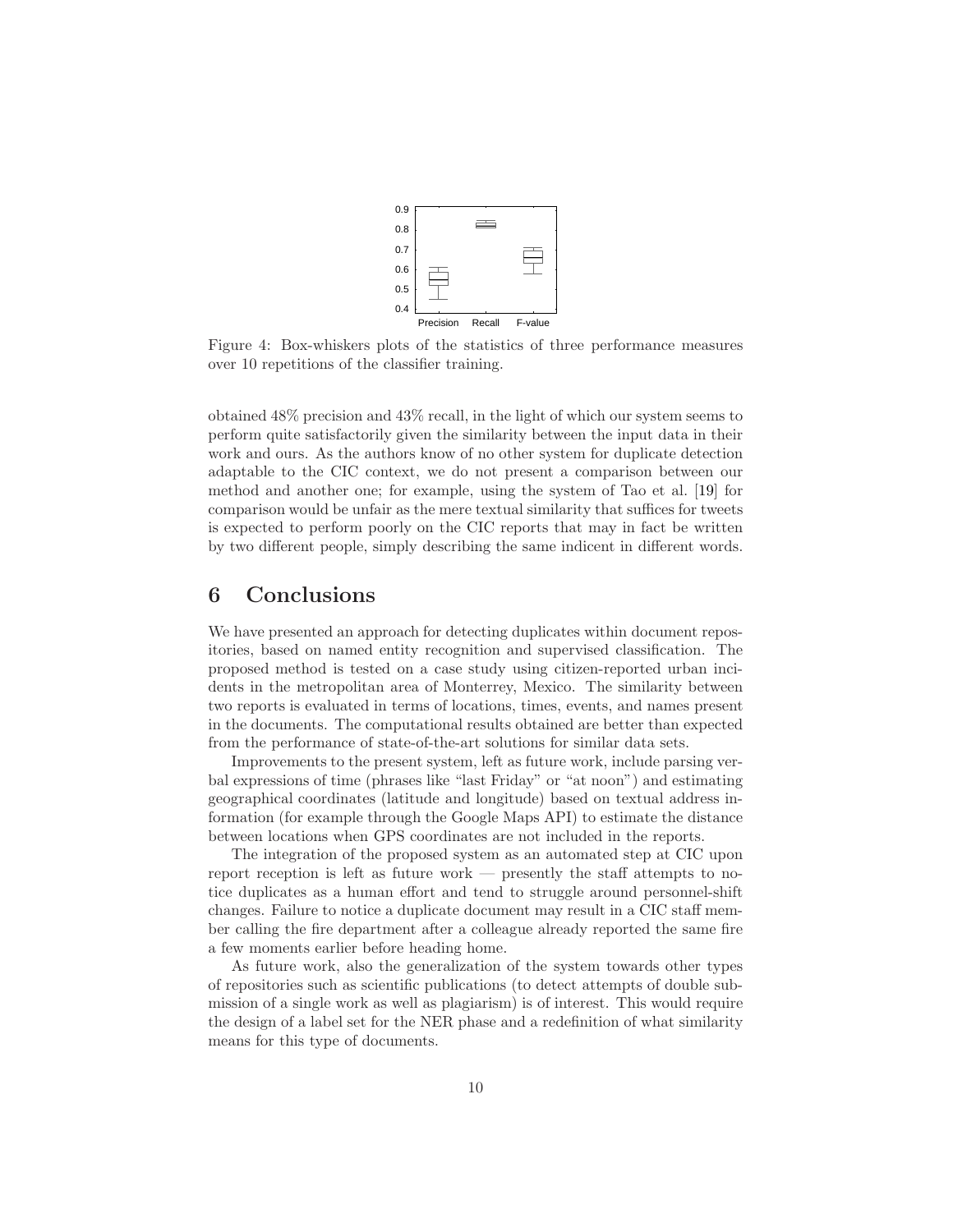### References

- <span id="page-10-9"></span>[1] P. Agarwal, R. Vaithiyanathan, S. Sharma, and G. Shroff. Catching the long-tail: Extracting local news events from Twitter. In *Proc. of the 6th International AAAI Conference on Weblogs and Social Media*, pages 379– 382, Palo Alto, CA, USA, 2012. AAAI.
- <span id="page-10-11"></span>[2] R. Baeza-Yates and B. Ribeiro-Neto. *Modern information retrieval*. ACM Press, New York, NY, USA, 1999.
- <span id="page-10-7"></span>[3] C. Bishop. *Pattern Recognition and Machine Learning*. Information Science and Statistics. Springer, New York, NY, USA, 2006.
- <span id="page-10-2"></span>[4] K. Church. A stochastic parts program and noun phrase parser for unrestricted text. In *Proc. of the 2nd Conference on Applied Natural Language Processing*, pages 136–143, Stroudsburg, PA, USA, 1988. Association for Computational Linguistics.
- <span id="page-10-0"></span>[5] R. Duda, P. Hart, and D. Stork. *Pattern Classification*. Wiley-Interscience, New York, NY, USA, second edition, 2000.
- <span id="page-10-3"></span>[6] R. Esposito and D. Radicioni. CarpeDiem: Optimizing the Viterbi algorithm and applications to supervised sequential learning. *The Journal of Machine Learning Research*, 10:1851–1880, Dec. 2009.
- <span id="page-10-10"></span>[7] C. Gong, Y. Huang, X. Cheng, and S. Bai. Detecting near-duplicates in large-scale short text databases. In *Proc. of the 12th Pacific-Asia conference on Advances in knowledge discovery and data mining*, pages 877–883, Berlin/Heidelberg, Germany, 2008. Springer-Verlag.
- <span id="page-10-5"></span>[8] P. Hall and G. Dowling. Approximate string matching. *ACM Computing Surveys*, 12(4):381–402, 1980.
- <span id="page-10-8"></span>[9] T. Hastie, R. Tibshirani, and J. Friedman. *The Elements of Statistical Learning: Data Mining, Inference, and Prediction*. Springer Series in Statistics. Springer, New York, NY, USA, second edition, 2009.
- <span id="page-10-1"></span>[10] D. Jurafsky and J. Martin. *Speech and Language Processing: An Introduction to Natural Language Processing, Computational Linguistics, and Speech Recognition*. Prentice Hall PTR, Upper Saddle River, NJ, USA, 2000.
- <span id="page-10-6"></span>[11] V. Levenshtein. Binary codes capable of correcting deletions, insertions and reversals. *Soviet Physics Doklady*, 10:707, 1966.
- <span id="page-10-4"></span>[12] C. Manning, P. Raghavan, and H. Sch¨utze. *Introduction to Information Retrieval*. Cambridge University Press, 2008.